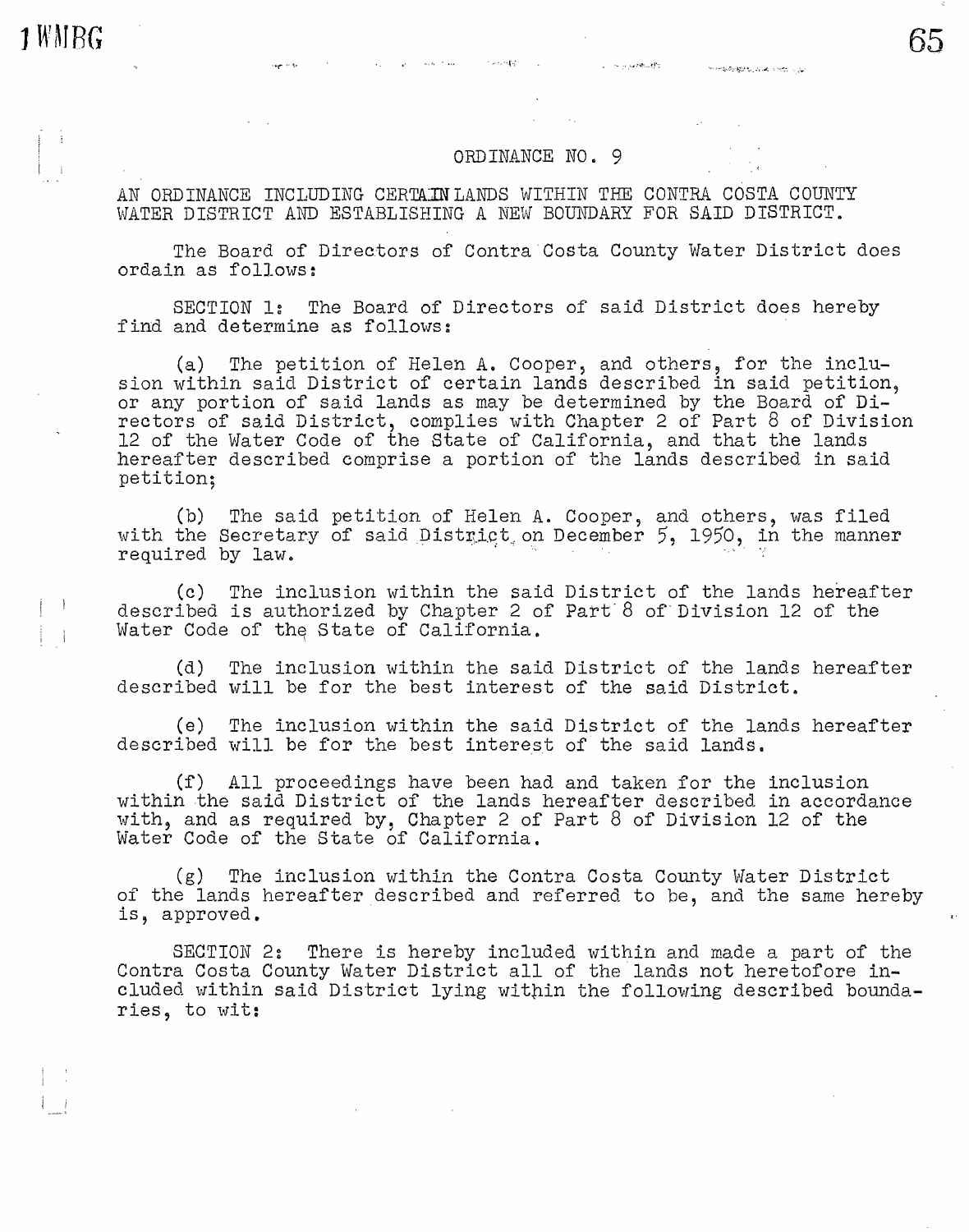That portion of the County of Contra Costa. State of California,<br>described as follows:

Beginning at the intersection of the center line of the road known as<br>the Bay Shore Highway, leading<br>from Crockett to Martinez, with the From Concert of the 374.616 acre tract<br>Mest line of the 374.616 acre tract<br>A Piper to John L. Eckley, dated<br>A Piper to John L. Eckley, dated<br>October 29, 1870 and recorded No-<br>vember 29, 1870 in Volume 19 of<br>Deeds, at page Contra Costa, a political subdivision, being' in Carquinez Straits; thence Easterly along the North line of said County of Contra Costa being along Carquinez Straits and Suisun Bay to a point due North of the<br>center of the Westerly terminus of New York Slough; thence leaving<br>said Northerly line of the County of Contra Costa due South to the cen- ter of the Westerly terminus of New York Slough; thence Easterly<br>
New York Slough; thence Easterly<br>
allong the center of New York<br>
Slough to the intersection of the<br>
Easterly terminus of said Slough<br>
With the North line of the County of<br>
Contra Costa bei exterior line of the 822.0 acre<br>tract described in said deed (222<br>O.R. 174) South to the line between the Northwest quarter and South- west quarter of Section 24, T2N, R2E; thence East along said line noted and thence South along<br>said exterior line and thence South along<br>sion thereof to the North line of<br>sion thereof to the North line of<br>South line of said Section 24;<br>thence East along the North line<br>of said Road and th of Section 34, T2N, R3E, MDB&M;<br>thence Westerly along said mid-<br>section line and along the East-<br>West mid-section line of Section<br>33, T2N, R3E to the Southwesterly<br>thence Northwesterly, Westerly and<br>thence Northwesterly, W choute form we along the Southerly<br>Southwesterly along the Southerly<br>to the aforementioned North line<br>of the right of way of the Atchison,<br>Topeka and Santa Te Rallway<br>Company; the nee Southeasterly<br>West line of Section 30, West line of said Section 30 to the East bank of Marsh Creek in the Southwest 14 of said Section 30; thence Southeasterly along the Basterly bank of said Creek to the North line of the 36.5 acre tract described in the deed of the County Road running along the North line of the Southeast 1,4 of Section 25, T2N, R2E, MDERM,<br>of Section 25, T2N, R2E, MDERM,<br>thence West along said North line<br>to the Evad running North of the West<br>south through the center of said<br>Section 25; thence South along said<br>extension and al county road running along<br>of the County road running along<br>of said Section 25; thence South<br>along the West line of said road<br>660.0 feet more or less to the<br>NOrth line of Section 36, T2N, R2E,<br>MDB&M; thence East along the North line of said Section 36 to the West line of the 30.0 acre tract described as Parcel Two in the deed to Arthur H. Honegger re-<br>corded in Volume 346 of Deeds at<br>page 4; thence South along the<br>page 4; thence South along the<br>last named line, 990.0 feet to the<br>South line of said 30.0 acre tract;<br>thence East along the las Allong the East line of said road to<br>allong the East line of said road to<br>the extension East of the North line<br>of the 30.0 acre tract described in<br>the deed to Maurice H. Rowell re-<br>page 424; thence West along said<br>extensio trict boundary; thence South Con-<br>trict boundary; thence South con-<br>trict boundary, thence South con-<br>trict boundary, 495.0 feet to the<br>South line of said Rowell tract;<br>2074.0 feet to the East line of said<br>and Avenue; then

thence East along the North line<br>of asid Litle tract to the East of the of the same<br>bank of Marsh Greek; thence<br>Southerly along the East bank of<br>said Creek to the extension East<br>of the North line of the 20.0 acre<br>of the No feet North of the Southeast corner of said Section 1; thence leaving along said Section line, continuing along said East Contra Costa Irrigation District boundary, West 460.0 feet; neare North 43% West, 100 feet;<br>thence North 43% West, 4400 feet;<br>thence North 43% West, 4400<br>feet; thence North 290.0 feet; thence<br>North 45° 25' East 120.0 feet; thence<br>South 48° 40' East, 210.0 feet; thence<br>North 79° Eas West line of the road running along<br>the line between said Section 1 and<br>6; thence North to the North line of<br>said Section 1; thence West along<br>said Section line 1300.0 feet, more<br>or less, to the boundary of said<br>trict; the choundary line to an angle therein;<br>thence East along said boundary<br>line to the West line of the road<br>line to the West line of the road<br>Section 36, T2N, R2E; thence North<br>along said West line to the North<br>along said West l plage aviv, meante west allows and the North line of said 18.50 acre tract<br>to the West line thereof; being the<br>boundary of said East Contra Costa<br>said East Contra Costa Irrigation<br>District boundary, North to the<br>District b et Volume 108 of Official Records at page 386; thence South 87° 58' East along said North line to the boundary of the East Contra Costa Irrigation District; thence along said boundary line South 45' West to an angle therei Feet, then of said Section 36; thence West 100.0 feet to the<br>Next line of said Section 36; thence West 100.0 feet to the<br>South along said West line, 460.0<br>feet to the South line of Section 35,<br>T2N, R2E, MDB&M; thence West<br>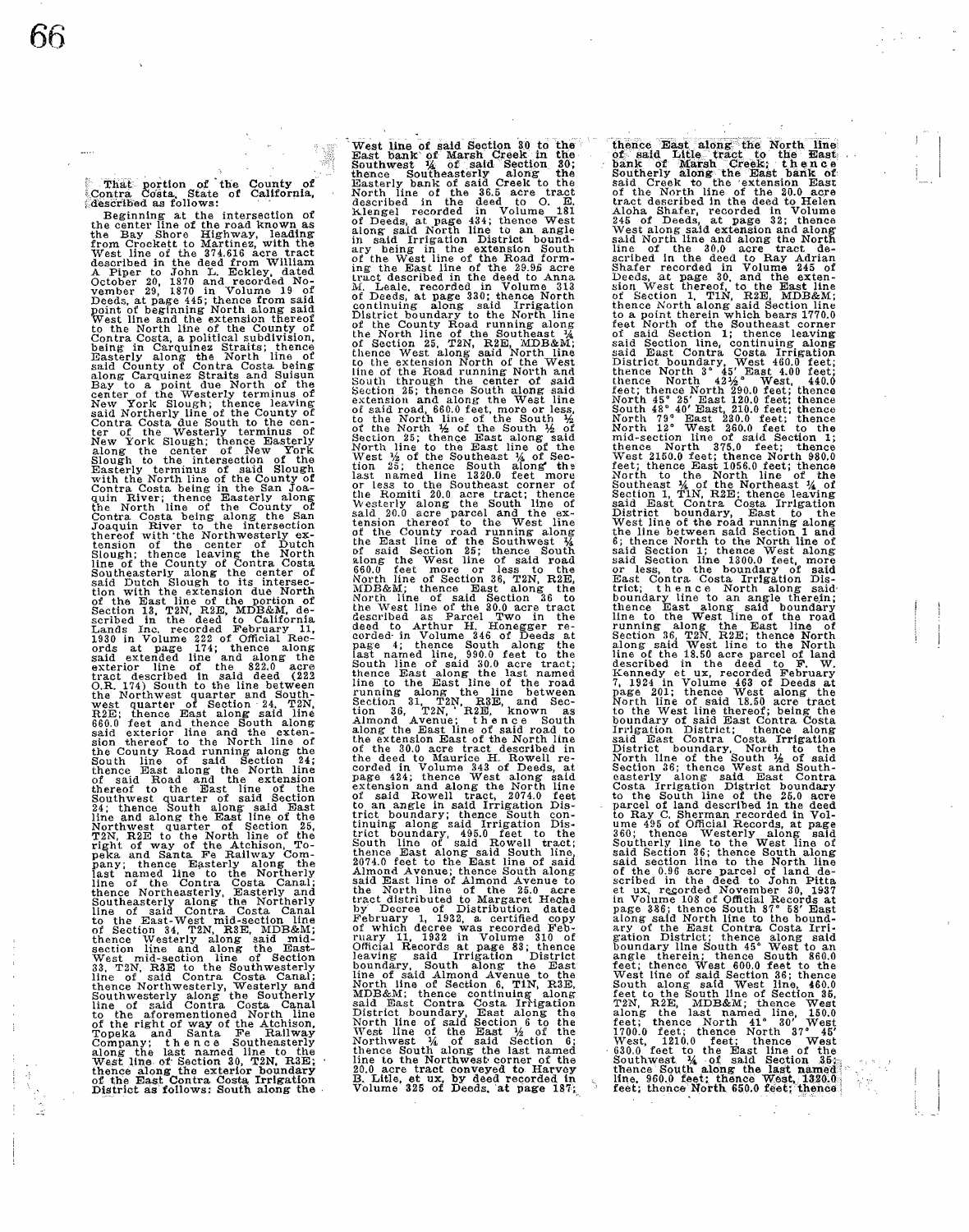## $\mathbb{R}^N \times \mathbb{R}^N$  .

"U Gan

West to the East line of the road<br>
running along the West line of said<br>
section 35; thence South along the<br>
East line of said road to the South-<br>
westerly boundary line of the right<br>
of way of the Southern Pacific Rail-<br>
r westerly along the Southwesterly<br>boundary line of the right of way of<br>the Southern Pacific Railroad Commany to the South line of the 83.0<br>acre parcel of land described in the<br>deed to F. V. Wilson recorded in<br>Volume 600 of Official Records, at<br>page 377; thence Westerly slong<br>said Southerly line to the Southwest<br>corner thereo nd Section 34, T2N, R2E, MDB&M;<br>of Section 34, T2N, R2E, MDB&M;<br>thence along said mid-section line<br>to the intersection thereof with the<br>Southwesterly line of the right of<br>Company; the ance Northwesterly boundary<br>line of sa oriantic of Section 31 Thin Fig. The matrix of the<br>neared crossing said right of way and continuing in a general Wester-<br>alone crossing said right of way and continuing in a general Wester-<br>alone of Section 2001 line of t

 $\cap$   $\alpha$   $\in$ 

West 288.95 feet; thence North 9°<br>30' West 147.75 feet; thence North<br>44° 09' 30'' West 99.21 feet to the North-South mid-section line of<br>Section 19, T2N, RIE, MDB&M;<br>mence North along said North-South mid-section line to the cen-<br>ter of said Section line to the cen-<br>ter of said Section 19; thence<br>Westerly along the Bast-West mid-<br>section line of said Section 19 to<br>the West 1/ corner thereof; thence<br>Northerly along Costa Canal; thene Westerly along<br>
Costa Canal; thene Westerly along<br>
the South line of said canal to a<br>
horith  $\frac{1}{2}$  of the South west  $\frac{1}{4}$  of said<br>
North  $\frac{1}{2}$ ; the Southwest  $\frac{1}{4}$  of said<br>
South line to of Section 9 to the South ¼ corner thereof; thence North l/4 mile to the South line of the Contra Costa Canal; thence Northwesterly<br>closta Canal; thence Northwesterly<br>West mid-section line to the East-<br>West mid-section line of Section 3;<br>thence West along said mid-section<br>line and along the East-West mid-<br>netween Lots North line of said Lot line  $\lambda_i$  mine to<br>the North line of said Lot line  $\lambda_i$  mile to<br>the North line of said Lot line  $\lambda_i$  mile to<br>twest along the North line of said<br>west  $\lambda_i$  of said Section 8; thence<br>west  $\lambda_i$  of s the South line of said Northeast.<br>4 of Section 18; thence East along:

 $\mathcal{L}_k$  to a set

 $10000$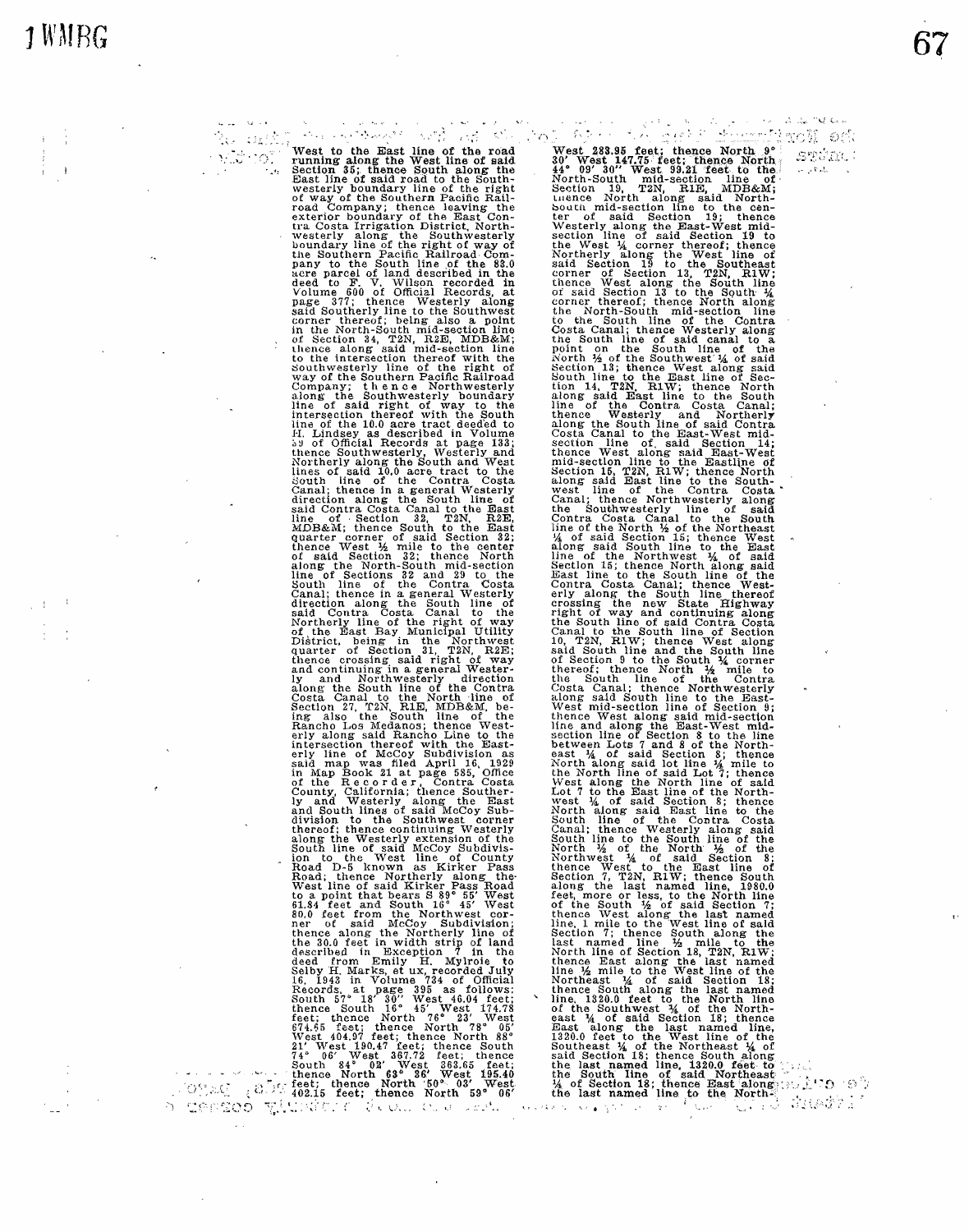west line of Lot 52, Government Ranch; thence Southwesterly along the Northwest line of said Lot 52 to the Northeast line of the Contra Costa Canal; thence Southeasterly along said Northeast line to the Northerly line of the Inland Storage Area of the Naval Magazine, Port Chicago, California, the Perimeter Description of which is filed in Volume 812 of Official Records at page 413 in the office of the Recorder, Contra Costa County California; thence following said Perimeter Description South L1-z0 *10'* 43° East 466.23 feet; thence South  $45^{\circ}$  47' 16" East 736.748/ $t$ 8 the southerly right of way line of the Arnold Industrial Highway; thence westerly along said southerly right of way line to the northeasterly right of way line of the Contra Costa Canal; thence following said northeasterly right of way line S  $440$   $43'$  east 39.9 feet; S  $610'$   $42'$  east  $451.4$ feet; S 75° 14 1 east 262.1 feet; S 10° 14' west 60.0 feet; S 24° 00' east 316.0 feet; S 55° 18' east 767.1 feet; S 76° 18' east 385.9 feet; N 14° 341 east 20.0 feet; S 76° 141 east 103.0 feet;  $S$   $35^{\circ}$   $14^{\circ}$  east 488.2 feet; S  $57^{\circ}$   $44^{\circ}$  east 718.6 feet to the northerly right of way line of the Clayton Valley Lateral of the Contra Costa Canal; thence following said northerly right of way line N 39° 48 1 east 475.4 feet; N 73° 27 1 east 302.7 feet; N 51 07' east 362.8 feet; N 57° 341 west 97.7 feet; S 80° 32' east 214.9 feet;  $\frac{1}{5}$  56° 54' east 296.8 feet; S 29° 15' east 169.3 feet; N 57° 34'  $w$ est 2.4 feet; S 46<sup>0</sup> 48' east 765.5 feet; S 30<sup>0</sup> 00' west 315.8 feet;  $S$  20 $\circ$  20<sup>t</sup> east 31.0 feet; N 30<sup>0</sup> 00<sup>t</sup> east 13.0 feet to a point on the northwesterly line of the Joseph & Frances Williams 313.90 acre one not described in Volume 141 of Deeds at page 116 which point bears S 30<sup>0</sup> 0' west 303.8 feet from the most northerly corner of said tract and running thence: S 20° 20' E 550.9 feet; S  $6^\circ$  38' E  $287.0$  feet; S  $4^{\circ}$   $41'$  W 76.5 feet; S  $6^{\circ}$  38<sup>7</sup> E  $449.8$  feet; thence tangent on a curve to the left with a radius of 75.0 feet a distance of  $I9.6$  feet; thence tangent S 21<sup>o</sup> 38' E 489.1 feet; thence tangent on a curve to the left with a radius of 175.0 feet a distance of  $34.7$  feet; thence tangent S  $33^{\circ}$  E  $485.4$  feet; thence tangent on a curve to the left with a radius of 175.0 feet a distance of 29.3 feet; thence tangent S  $42^{\circ}$  36' E 1026.4 feet; thence tangent on a curve to the right with a radius of 125.0 feet a distance of 46.5 feet; thence tangent S 21° 16' E 403.8 feet; thence tangent on curve to the left with a radius of 75.0 feet a distance of 26.5 feet; thence tangent S 41<sup>0</sup> 32' E 279.6 feet; thence tangent on a curve to the left with a radius of  $75.0$  feet a distance of  $38.0$  feet; thence tangent S 70° 32' E 259.7 feet; thence tangent on a curve to the right with a radius of 125.0 feet a distance of 83.1 feet; thence tangent S  $32^{\circ}$  26' E 224.8 feet; thence tangent on a curve to the right with a radius of 125.0 feet a distance of 47.6 feet; thence tangent S 10<sup>o</sup> 38' E 227.5 feet to the southeasterly line of the above mentioned 313.90 acre tract; thence continuing S  $10^{\circ}$  38' E along the northeasterly right of way line of the Clayton Valley<br>Lateralsaid northeasterly line being 25.0 feet at right angles northeasterly from the center line of said Clayton Valley Lateral, the center line description being described as follows:

Beginning on northwesterly boundary of the Lena McKean Ranch described as Parcel 1 in Volume 353 of Official Records, page· 376, distant S 43° 21' W 1847.6 feet from the most easterly corner of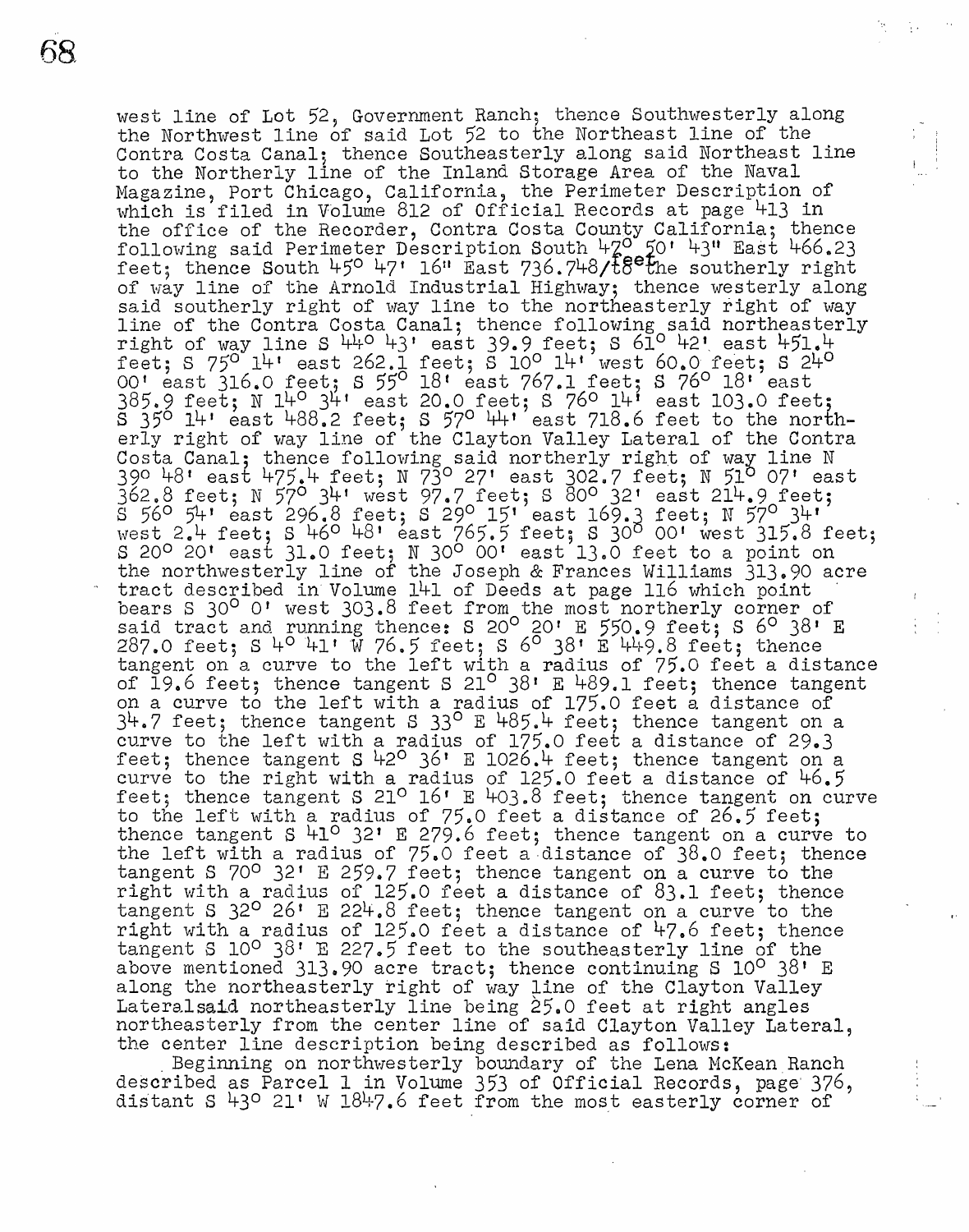hereinbefore mentioned  $313.90$  acre tract, (Volume 141 of Deeds at page 116) and running thence S 10° 38' E 250.8 feet; thence tangent on a curve to the left with a radius of 100.0 feet a distance of 39.0 feet; thence tangent S 32<sup>0</sup> 58' E 292.9 feet; thence tangent on a curve to the right with a radius of 100.0 feet a distance of 37.3 feet; thence tangent S 11<sup>°</sup> 36' E 431.8 feet; thence tangent on a curve to the left with a radius of 100.0 feet a distance of 37.2 feet; thence tangent S 32<sup>0</sup> 54' E 562.5 feet; thence tangent on a curve to the left with a radius of 200.0 feet a distance of  $42.1$  feet; thence tangent S  $440$  58' E 762.6 feet; thence tangent on a curve to the left with a radius of 300.0 feet a distance of  $3^{\mu}$ .  $9$  feet; thence tangent S  $51^{\text{o}}$   $38$ <sup>'</sup> E  $3^{\mu}$ O. 5 feet to the southeasterly line of said McKean Ranch; thence S  $\frac{1}{4}3^{\circ}$  27<sup>'</sup> W to a point bearing N  $43^{\circ}$  27' E 20.1 feet from said center line; thence S  $51^{\circ}$  38' E  $932.1$  feet;  $S$   $31^\circ$   $44'$  W  $48.3$  feet to the northeast line of the Bay Point & Clayton Railroad Right of Way; thence in a direct line crossing said Right of Way to the intersection of the southwesterly Right of Way line with the easterly line of the Clayton Valley Lateral; thence leaving said Right of Way S  $17^{\circ}$  30' E 66.0 feet; thence S  $22^{\circ}$  52' E 556.4 feet; said night of way  $5$  1/ $50^\circ$  m 00.0 feet; thence  $5$  22  $-$  22  $-$  22  $-$  18  $-$  19 thence tangent on a curve to the right with a radius of 125.0 feet a distance of 125.2 feet; thence  $5$   $3^{10}$   $32$ <sup>'</sup> W to the center distance of  $125.2$  feet; thence S  $340.32$ ' W to the center of Mt. Diablo Creek; thence southeasterly up said creek to the intersection thereof with the southeasterly line of the 185 acre parcel of land distributed to Ralph D. Bollman, et al, by decree entered September 25, 1922 (Superior Court, County of Contra Costa No. 5140), a certified copy of which decree was recorded September 25, 1922 in Volume 428 of Deeds at page 37, Records of Contra Costa County; thence southwesterly along said southeasterly

1 ine to the most Easterly corner of the tract of land designated on the map entitled "R. N. Burgess Company's Map Which map was filed in the office of the Recorder med in County of Contra Costa May<br>28, 1918 in Volume 16 of Maps at<br>page 353; thence South 42 36'<br>page 353; thence Southeast line of<br>gaid subdivision 333.0.60 feed to the<br>Southwesterly line of said sub-<br>division; thence Nor for the East line of Lot 17 as shown<br>with the extension Northeasterly<br>on the East line of Lot 17 as shown<br>fract" flled January 26, 1888<br>Map Book Dat page 76, Records of<br>Contra Costa County, California;<br>thence Southwesterly Cowell School· District Boundary; thence in a general Southeasterly direction along the Cowell School District Boundary to the most<br>
District Boundary to the most<br>
Southerly corner thereof being also<br>
the Northwest corner of Cowell<br>
Portland Cement Company's 213.84<br>
acre tract; then ce Southeasterly<br>
along the West line of

thence Easterly to the Northwest<br>corner of Cerghino's 45.10 acre<br>tract; thence Southeasterly along<br>the West line of said 45.10 acre<br>tract to the Southwest corner there-<br>ract to the Southwest corner there-<br>291.18 feet along or ress, to minimize is No. 1 and 2<br>as described in that certain deed<br>from Louise P. Tallerday to A. K. Humphries and R. K. Humphries<br>Humphries and R. K. Humphries<br>July 8, 1948 in Volume 1219 of<br>July 8, 1948 in Volume 1219 of<br>Official Records at Page 298, office<br>County, California; thence follow-<br>County, California; thence

tract; thence Southeasterly, Easter-Iy and Southeasterly along the<br>West Boundary line of said 88.50<br>acre tract to the most Southerly<br>corner thereof; thence Southwest-<br>erly to the most Westerly corner of<br>the Williams et al 326.21 acre tract;<br>thence Southeaste westerly line of said 326.21 acre<br>tract to the Southwest corner there-<br>of being also a point on the East-<br>erly line of the 34.28 acre tract<br>deeded to A. Timpson as described deeded to A. Impound and Schools at the School is the could be the extent westerly and South-<br>in Volume 764 of Official Records at<br>page 406; thence Southerly. Westerly and South-<br>westerly along the Southerly line<br>extension tion with the line between Lots 12<br>• .and .13 as shown on the map entitled "R. N. Burgess Company's Map No. 1, Mount Diablo Boule-<br>Map No. 1, Mount Diablo Boule-<br>Map Tract," filed May 6, 1912 in<br>Map Book 7 at page 153, Records<br>of Contra Costa County, California;<br>thence in a general Westerl Vincyary, Southerly and Westerly<br>along the North, East and South along the Two-the Table Theory incomes of said Lot H to the Easterly<br>lines of the 1.954 acre tract deed<br>to S. Piperis as described in Volume 750 of Official Records, at page<br>216; thence along the Southeasterly<br>11ne of said Said Southeast Northerly corner of the 0.42 acre tract deeded to W. Hobby as described in Volume 817 of Official Records at page 306; thence Southeasterly along· the Mortheasterly line thereof to the<br>most Northerly corner of the 1.50<br>acre tract deeded to E. Hirtle as<br>described in Volume 934 of Official<br>Records, at page 210; thence South-<br>easterly and Southwesterly along<br>the Easterly ma Road; thence Northwesterly along<br>Road; thence Northwesterly along<br>the Southwest line of said road to<br>tract deeded to W. Schlotter as<br>described in Volume 1206 of Official<br>Records, at page 247, thence West-<br>erly along the So 200.0 acre tract to the Southwest<br>corner of said 200.0 acre tract to<br>the nece Easterly along the South line<br>thence Easterly along the South line<br>incomposition of Macedo's 824.74 acre tract;<br>the exterly along the Northeaste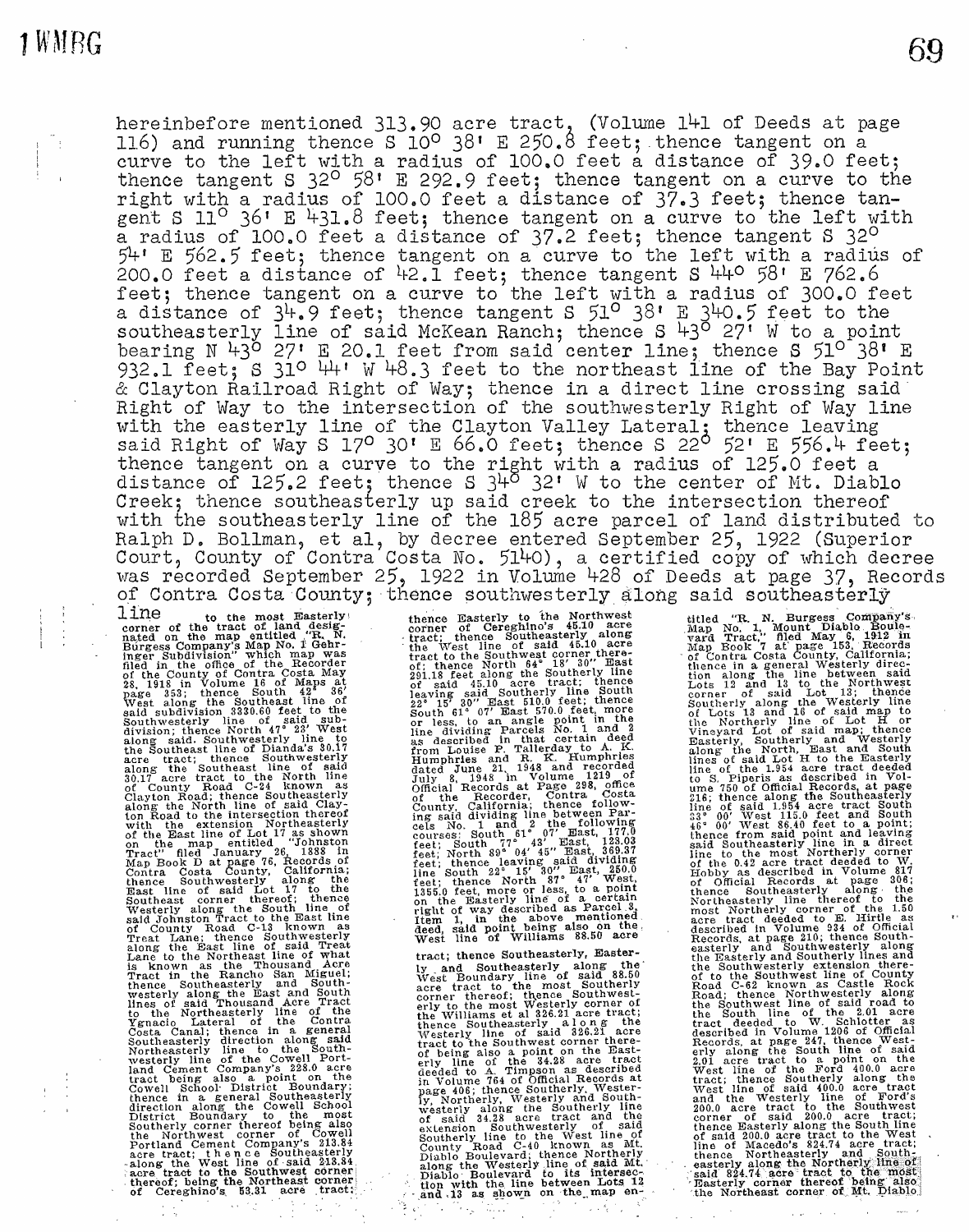$70.$  . Co. Ltd. 50.0 acre tract  $\frac{1}{2}$ West 4 of Section 11, TIS, RIW.<br>
MDB&M; thence Southeasterly and<br>
Mestrix along the East and South<br>
lines of said 50.0 acre tract to the<br>
Southwest corner thereof being on<br>
the West line of said Section 11,<br>
being also at

> to the center of Mt. Diablo Scenic Boulevard; thence Southerly, West-<br>erly, and Southerly along the center of said Boulevard and the center of<br>Calle Los Callodos as shown on the<br>map entitled "Mount Diablo Estate<br>Park Subdi map; thence Southerly along the<br>enter line of Said Calle Crespi to<br>the North line of County Road B-25<br>known as Green Valley Road; thence<br>Easterly and Southeasterly along the<br>North line of said Green Valley Road<br>North line 1373 of Official Records, at page<br>33: thence Westerly along said North line to the most Westerly<br>corner of said 20.67 acre tract being<br>care as a point on the South line of the<br>S5.45 acre tract deeded to Community Land Development Company as<br>described in Volume 1329 of Official<br>Records, thence North along said West line<br>thence North along said West line<br>thence North line of County Road;<br>Hence Westerly and Northerly and<br>along the South and West lines of<br>said Green Valley Road to the<br>East-West mid-section l RIW, MDB&M; thence West along<br>RIW, MDB&M; thence West along<br>corner of said Scetion 8; thence<br>corner of said Section 8; thence<br>North along the North-South mid-<br>section line of fractional Section 5,<br>TIS, RIW to the South lin and West lines of said 448.0 acre tract to the most Southerly corner of Borges 710.0 acre tract; thence continuing Northwesterly along<br>the West line of said 710.0 acre<br>tract to the South line of the Borges<br>116.44 acre tract, being also a<br>angle point in said Oak Grove<br>School District line; thence North-<br>westerly along the Sou of the South lme of the last men- tioned 50.0 acre tract to the intersection thereof with the Southerly extension of the West line of Marchbank's 217.0 acre tract, being also an angle point on the last men-<br>tioned School District line; thence,<br>Northerly along said School District

line and the West line of said,• 2ii~.fri'( · . acre tract. to the Northwe~t corn~r)~ · , thereof;. tll:~nca l~a,ving :said Sc.hoolJ District Boundary line and continues<br>in Northerly along the Northerly<br>extension of the Westerly line of<br>said 217.0 acre tract to the Souther-<br>ly line of the 45.15 acre tract de-<br>scribed in the deed to Idolene<br>Hooper. Hale, along said Southerly line and along<br>the South line of the 7.32 acre<br>tract described in said deed, 848.88<br>feet and North 89° 38' West 302.07<br>feet to the enter line of the Road<br>forming the East line of Lot 5,<br>Mo. 1, Walnut P the Southern Pacific Railroad (San Ramon Valley Branch); thence Northerly along the West line of said Railroad to the South line of the 7.5 acre tract deed to C. (Gooch as described in Volume 128 of Official Records at pag erly along the center of Oak Road to the extension Easterly of the South line of Lot 40 as shown on the map entitled "Larkey Ranch Subdivision No. 1", filed January 5, 1011 in Map Boole 4, at page 79, Records of Contra Costa County, california; thence 'Westerly along said Easterly thereof to and 40A and the extension westerly thereof to the Sacramento the East line of the Sacramento Northern Railway right of way;<br>thence Northerly along said East<br>line to the Southerly line of the<br>Contra Costa Canal; thence in a<br>general Northwesterly direction along said Southerly line to the center line of County Road C-9 known<br>as Geary Road which forms the<br>South line of the tract of land<br>designated on the map entitled<br>"Map of Hook Estate Subdivision<br>No. 1", which map was filed County, California; thence Westerly Road to the enter line of Geary<br>Road to the West line of Said<br>Road to the West line of Said<br>Bubivision being in the center of<br>Putnam Road leading Northerly;<br>thence North along the center cos described a 258; thence Westerly<br>and Northerly along the South and<br>South line of De Mello's 51.99 acre<br>tract; thence Westerly along the<br>South line of De Mello's 51.99 acre<br>tract; the mean of said 51.99 acre tract-<br>to t Land Company's 52.31 acre tract;<br>thence Northwesterly, Southwest-.<br>erly, Northerly, Southwesterly and Southerly along the exterior<br>Southerly along the exterior<br>boundary of said 52.31 acre tract<br>to the Southwest corner thereof<br>being also the Southeast corner of<br>Tavan's 147.23 acre tract; thence Westerly along the South line of<br>Travan's 147.23 acce tract and Stow's<br>114.24 acre tract to the most South-<br>erly corner of Roberlt's 174.14<br>acre tract; thence Northwesterly<br>along the Southwesterly line of said<br>174.14 acre erly corner of Mogenson's 41.0 acre<br>tract; thence West to the most<br>southerly corner of said 41.0 acre<br>tract; thence Worthwesterly along<br>trie west line of said 41.0 acre tract<br>and the Mogenson 200.0 acre tract<br>to the South Volume 482 of Deeds, at page 99'.<br>thence Southwesterly along the<br>South line of said 12.58 acre tract

and continuing Southwesterly<br>along the South line of a 38.95 acre<br>tract described in said deed (482)<br>Deeds 99) to the Southwest corner +thereof; thence Northerly, Easterly and Northerly along the West line<br>of said 38.95 acre tract to the<br>Northine thereof being the South-<br>West corner of Tavan's 13.12 acre<br>west corner of Tavan's 13.12 acre<br>West line Norther West line of said 13.12 acre tract to the South line of County of County of County of County of Taylor. Way; thence Westerly along the<br>South line of said Alhambra Way<br>to the intersection thereof with the<br>South line of the 9.20 acre tract<br>described as Parcel 1 in the deed<br>to J, Maricich dated July 17, 1928<br>in Volume 126 of Of at page 403, office of the Recorder, Contra Costa County, California;<br>thence in a general Westerly direc-<br>thence in a general Westerly direction along the South line of said<br>9.20 acre tract to the Southwest corner thereof; thence North along<br>the West line of said 9.20 acre<br>tract and the extension North of said West line to the Southwest<br>corner of Section 36, T2N, R3W,<br>MDB&M; thence North along the<br>West line of said Section 36 one<br>mile to the Northwest corner<br>threeof; thence East along the<br>North line of said Section 36 to<br>Se West line of said Lot 6, Section 25, to the Northwest corner thereof: thence East along the North line of the vest line of the Wast line of the Wast line of the Wast line of the along said West line of the line of the line of the right of way of the Said North line of the right of the said N Records, at page 457; thence North aline of the State Highway leading line of the State Highway leading from Martinez to Pinole and known as Franklin Canyon Road; thence Easterly and Northerly along said center line to the South line of the South line of the South line of the deed to William Marietti, et ux, Records in Volume 519 of Official Records, at page 463; thence West-<br>and Northerly Westerly corner thereof being the corner of the 76.9 acre tract of land described as Parcel<br>Two in said deed (1158 OR 260);<br>thence Northerly and Easterly<br>said 76.9 acre tract to the North.<br>said 76.9 acre tract of land<br>west corner of the tract of land

designated on the map entitled. "Montifato Park, Contra Costa<br>County, California", which map was<br>filed in the office of the Recorder of<br>the County of Contra Costa, State<br>of California, on September 8, 1938<br>in Volume 22 of At Deeds, at page 114; thence along<br>the Easterly line of said 70.76 acre<br>tract, North 2° 53' 23" East 639.11<br>feet; thence North 52° 14' 27" West<br>1293.39 feet and North 10° 14' 10"<br>West 250.14 feet to the North line<br>of said

point of beginning.<br>
Unless specifically designated<br>
Unless specifically designated<br>
therwise, references to the above<br>
tracts of land, both as to acreage<br>
and ownership, are based on the de-<br>
lineation of such tracts on t